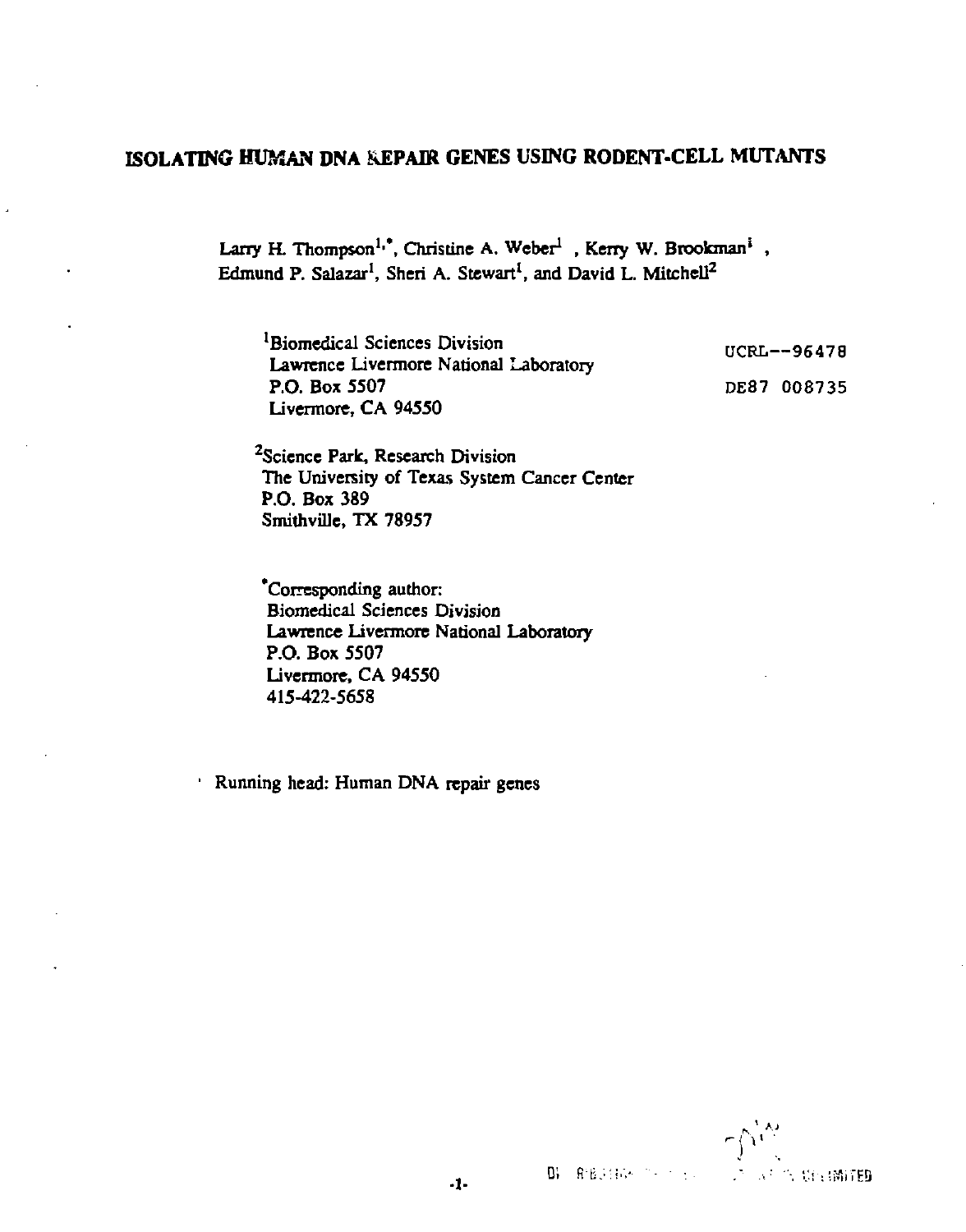#### **OISCLAIMER**

This document was prepared as an account of work sponsored by an agency of the Lourd States Government, Neither the United States Government not the University of California nor any of their employees, makes any warishty, express or implied, or assumes any legal liability or responsibility for the accuracy, completeness, or usefulness of any information, apparatus, product, or process disclosed, or represents that its use would not infringe prostely moned rights. Reference herein to any specific commercial products, process, or service by trade name, trademark, manufacturer, or otherwise, does not necessarily constitute or imply its endorsement, recommendation. or favoring by the United States Government or the University of California. The views and opinions of authors expressed berein do not necessarily state or reflect those of the United States Government or the University of California, and shall not he used for advertising or product endorsement purposes.

**Stations** 

÷,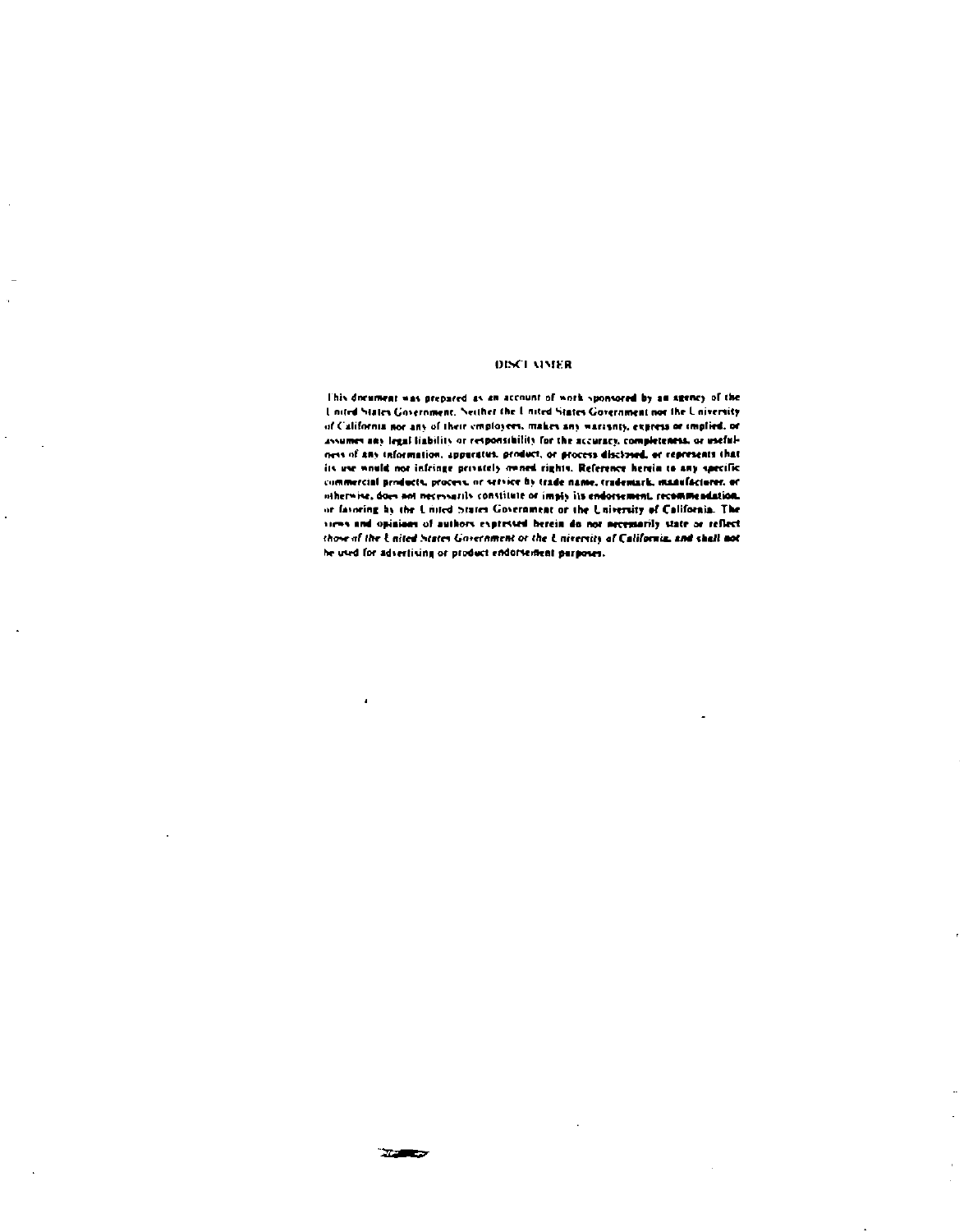# **SUMMARY**

**The DNA repair systems of rodent and human cells appear to be at least as complex genetically rs those in lower eukaryotes and bacteria. The use of mutant lines of rodent cells as a means of identifying human repair genes by functional complementation offers a new approach toward studying the role of repair in mutagenesis and carcinogenesis. In each of six cases examined using hybrid cells, specific human chromosomes have been identified that correct CHO cell mutations affecting repair of damage from UV or ionizing radiations. This finding suggests that both the repair genes and proteins may be virtually interchangeable between rodent and human cells. Using cosmid vectors, three human repair genes that map to chromosome 19 have cloned as functional sequences:**  *ERCC1* **by D. Bootsma's group in Rotterdam and** *ERCC2* **and** *XRCC1* **in our laboratory.**  *ERCC1* **was found to have homology with the yeast excision repair gene** *RADIO.*  **Transformants of repair-deficient cell lines carrying the corresponding human gene show efficient correction of repair capacity by all criteria examined. Future experiments will test whether these genes correct the defects in the cells from human repair syndromes such as xeroderma pigmentosum and Bloom's syndrome.** 

# **INTRODUCTION**

**Mutations induced by environmental agents arise when unrepaired DNA damage is followed by DNA replication or when damage is repaired inaccurately. The nucleotide excision repair (NER) system, which acts on bulky covalent adducts and pyrimidine dimers induced by ultraviolet (UV) radiation is a major line of defense against mutagenesis and carcinogenesis in human cells. Cell cultures from individuals having the** 

**2-**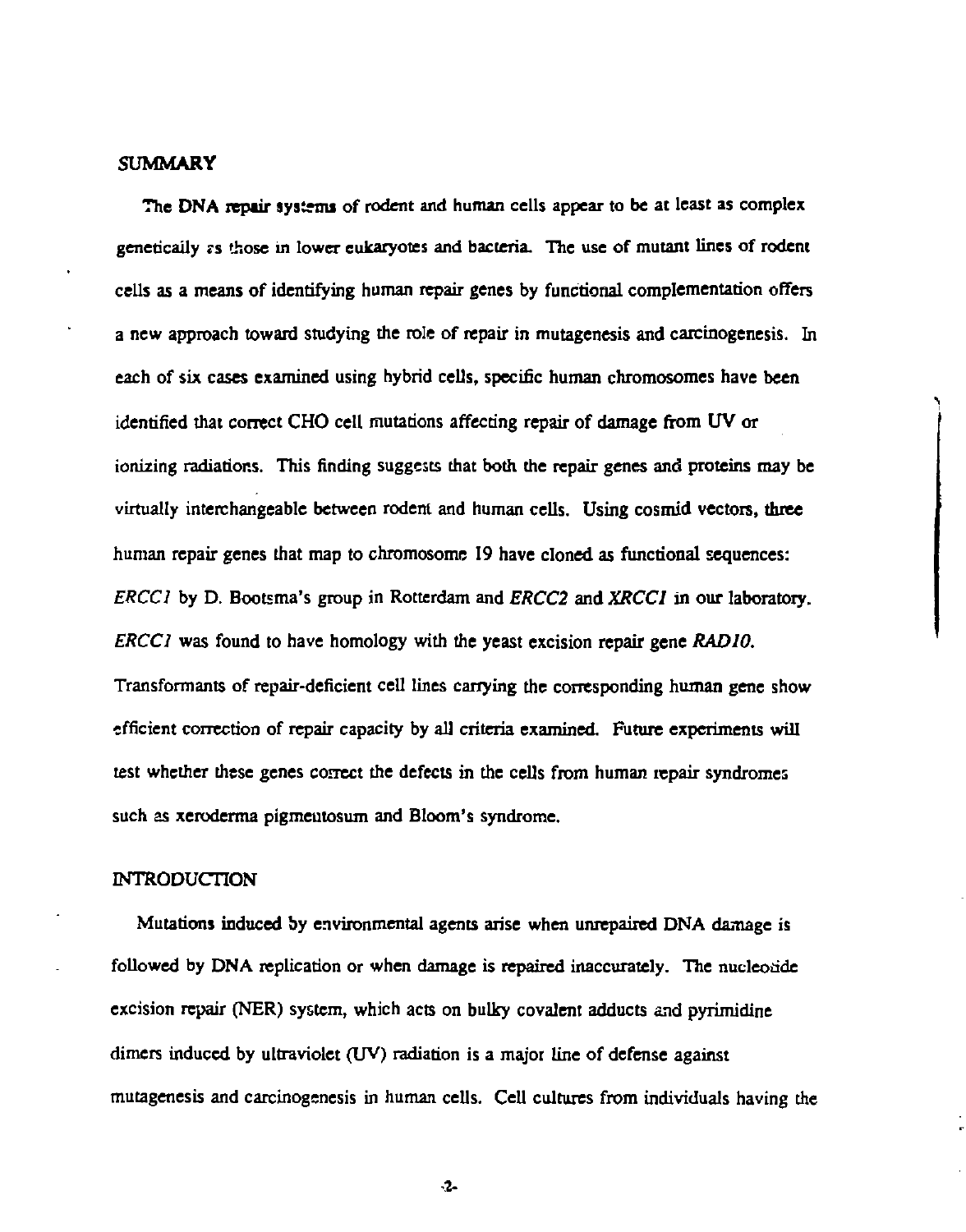genetic disorder xeroderma pigmentosum (XP) are defective in NER and show hypersensitivity to induced mutation and transformation (Maher et al. 1979; Maher and McCormick 1984). XP patients have an elevated risk for neoplasms in sunlight exposed tissues as well as some internal sites (Kraemer et al. 1984). The XP syndrome appears to be extremely complex genetically. Nine complementation groups have been reported using unscheduled DNA synthesis as the repair assay (Fischer et al. 198S). indicating at least nine genes may underlie the repair process. Cells from each of these complementation groups show varying degrees of both hypersensitivity to killing by UV and reduced activity at the incision step of the repair process (Cleaver 1983). To date, the efforts of several laboratories to transfect and isolate genes that will correct the XP defects have been unsuccessful (Lehmann 1985; Schultz et al. 1985), perhaps because of the poor integration of foreign DNA in most human cell lines (Hoeijmakers et aL1987).

An alternative approach to isolating human repair genes has been developed using DNA-repair-deficient mutants isolated in rodent cell lines (for a review of mutants see Collins and Johnson 1987). The molecular cloning of the first human DNA repair gene was accomplished by Westerveld and coworkers (1984), who used a CHO (Chinese hamster ovary) cell mutant as the recipient for DNA-mediated gene transfer. This gene, designated *ERCCI (Excision Repair Complementing* defective repair in *Chinese hamster),*  has been analyzed in detail. The amino acid sequence deduced from the cDNA has regions of homology with the protein encoded by the yeast excision repair gene *RADIO*  (van Duin et al. 1986). This observation suggests that there may be significant evolutionary conservation of repair proteins even between lower and higher eukaryotes. If so, the study of mammalian repair proteins could be facilitated by what is known about

**-3-**

Ń,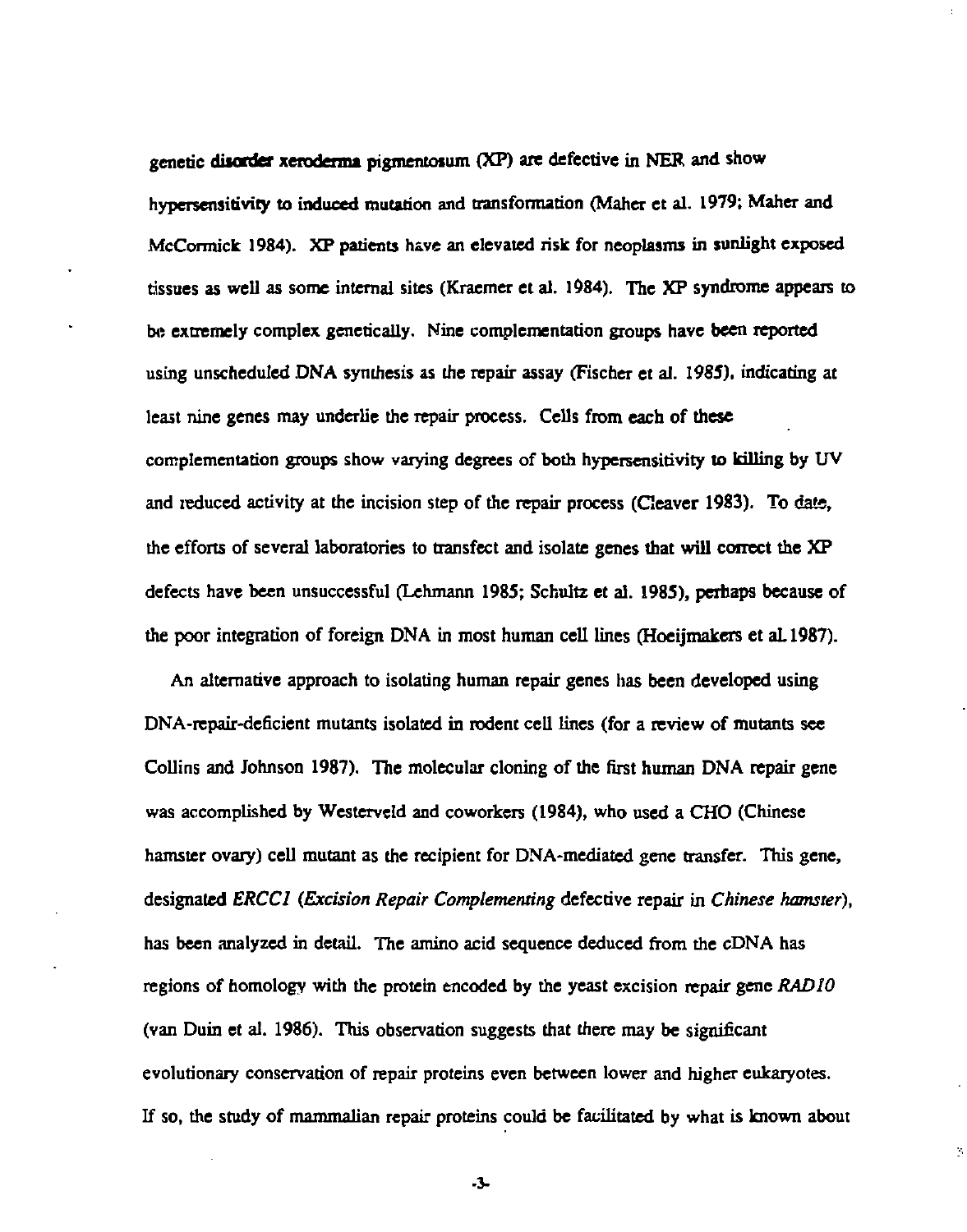the NER **system in the yeast** *Saccharomyces cerevisiae,* in which at least five proteins are essential for the incision step (Friedberg 1987).

Our laboratory has recently isolated a second human gene that corrects a different complementation group of UV-sensitive CHO mutants. We have also isolated a human gene involved in sensitivity to ionizing radiation and DNA strand break repair. The efficient correction of mutant hamster cells with both these human genes suggests conservation of repair gene expression as well as repair protein structure and function. Therefore, the use of rodent cell mutants may be highly effective for dissecting human repair processes.

### RESULTS

The UV-sensidve mutants of CHO cells that show markedly reduced incision after UV exposure have been assigned to UV complementation groups 1-5 as presented in Table 1. The mutants in each of these five groups all have a similar degree of hypersensitivity to killing by UV (-7-fold compared to the parental line, AA8). However, with respect to one particular property, namely sensitivity to killing by DNA interstrand cross-linking agents, the mutants show phenotypic diversity. Mutants in complementation groups 2 and 4 are highly sensitive to this class of DNA-damaging agent while mutants in groups 1, 3, and S show little or no hypersensitivity (Hoy et al. 1985). Thus, mutants in these latter three groups appear very similar to XP cells in being hypersensitive to bulky monoadducts. (XP cells are not generally noted for being hypersensitive to cross-linking agents although this issue has not been systematically addressed). The sensitivity to cross-linking agents seen with the other two UV complementation groups indicates these

**-4-**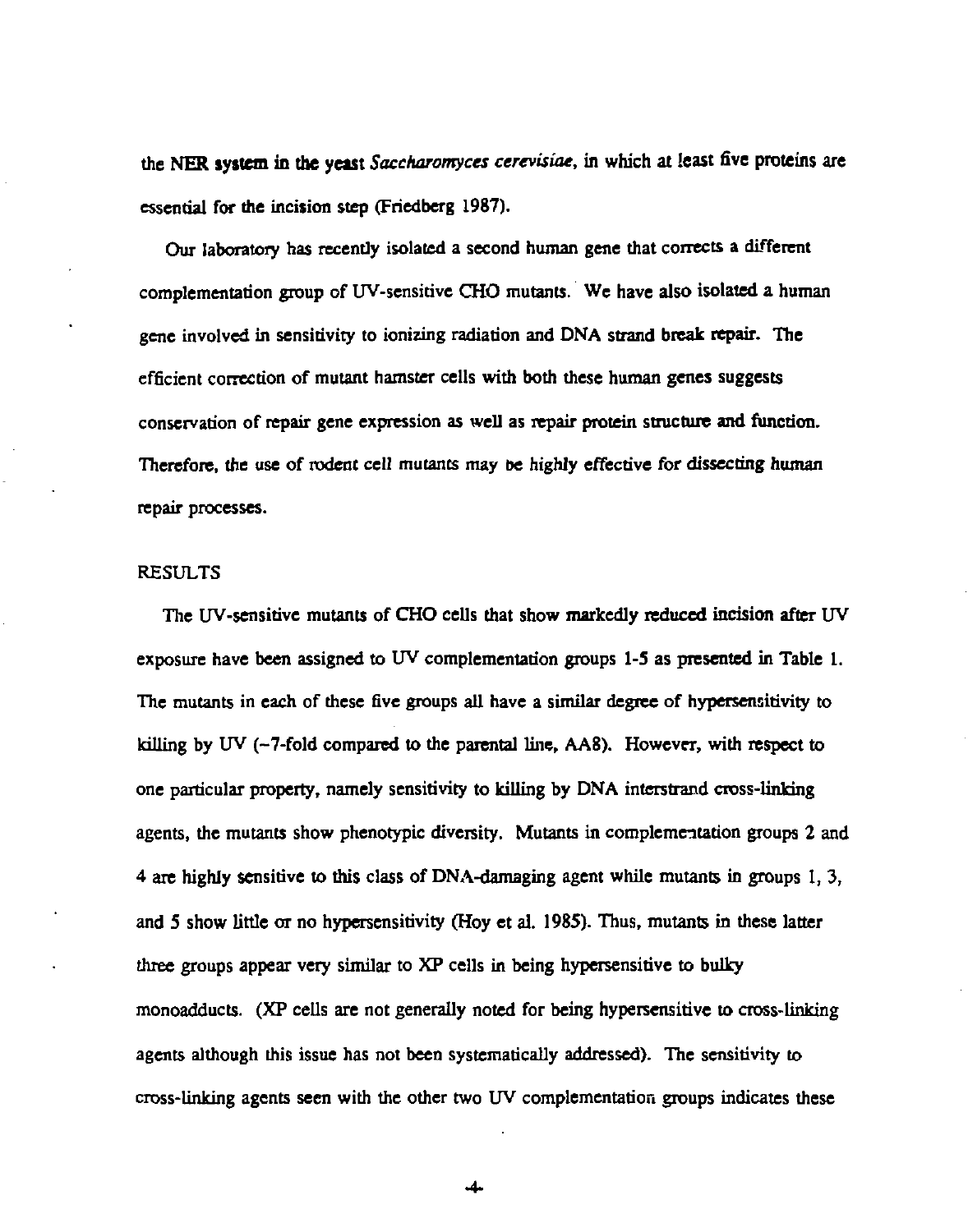**celli are defective in components that are essential for efficiently repairing both UV damage and crou-links. Sensitivity to cross-linking agents is a characteristic of cells from patients with Fanconi's anemia (Ishida and Buchwald 1982). The mutant UV61, which constitutes the sixth group of UV sensitivity in Table 1, differs from the others. Not only is this mutant less UV sensitive than the others (-3-fold), but it also appears to have normal incision as measured by alkaline elution (L.H. Thompson, unpublished results). Thus, these properties resemble those of cells from both the XP variant and from Cockayne's syndrome (Friedberg et al. 1979). The phenotype of line EM9 is totally**  different. This mutation confers a much reduced ability to rejoin radiation or chemical **induced strand breaks, a 10-fold elevated baseline frequency of SCE (sister chromatid exchange), and hypersensitivity to killing by ionizing radiations and certain simple alkylating agents (Thompson et al. 1982a). High SCE is a well known feature of Bloom's syndrome cells.** 

**As shown in Table 1, in each case we have examined there has proved to be a gene (or chromosome) in normal human cells that will correct the repair defect in the CHO mutant This result could not have been fully anticipated since various studies have pointed to significant differences between rodent and human cells in the NER system (see Discussion). As a simple working hypothesis, we assume hamsters and humans share common genetic loci involved in repair and that these loci encode gene products that are functionally interchangeable between species.** 

**We see that the first five human NER genes identified by functional complementation are distributed among four different chromosomes, suggesting that the CHO complementation groups correspond to distinct genes. The two NER genes assigned to** 

**-5-**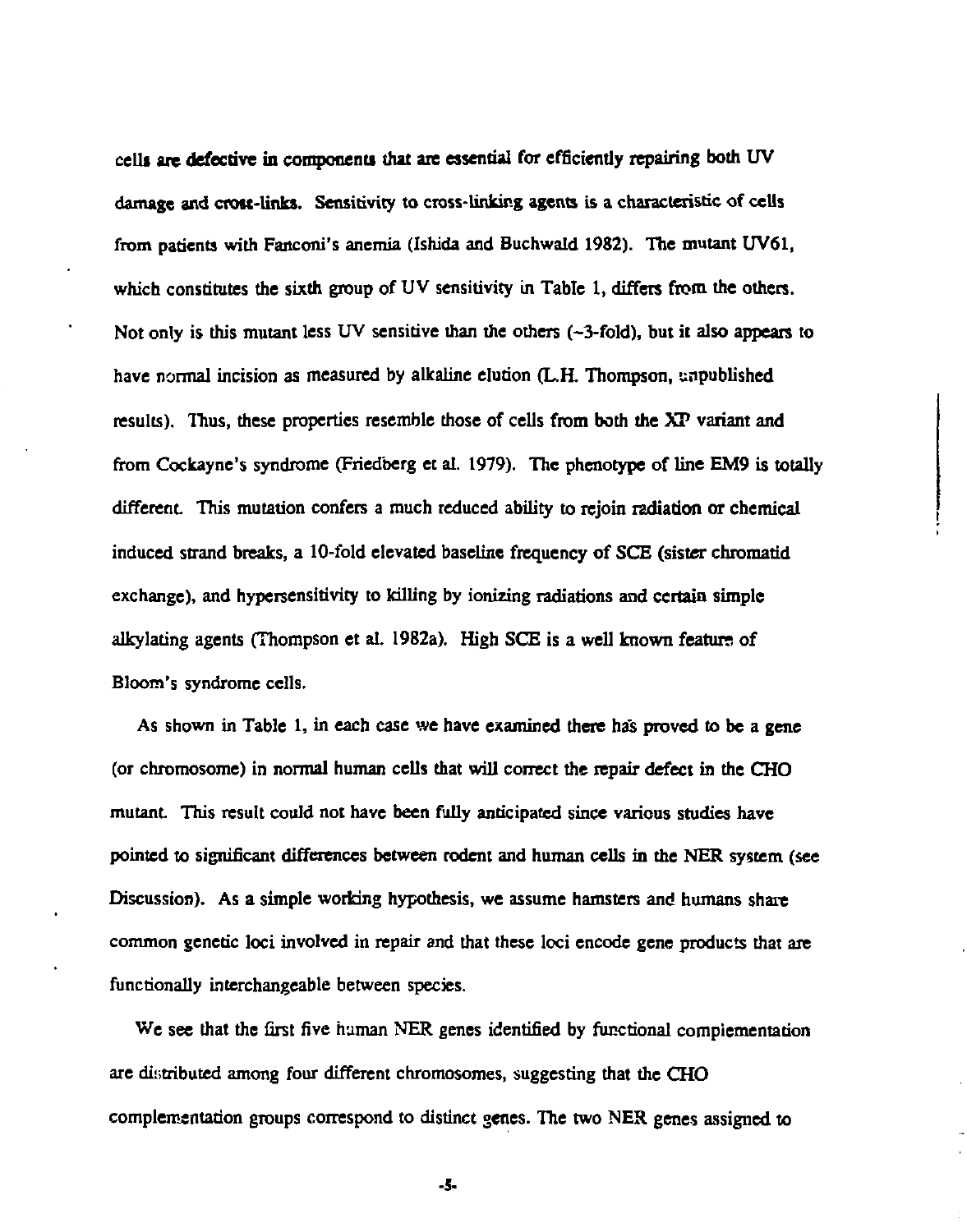chromoiome **19 must alio** differ from each other. The first NER gene to be cloned, *ERCC1*, was isolated using another CHO mutant (line 43-3B) belonging to complementation group 2 (Westerveld et al. 1984). We recently isolated a second NER gene, *ERCC2,* based on its ability to functionally correct mutant UV5 (C.A. Weber et al. in preparation). Both genes have been shown to correct only the mutants of the complementation group that was used in their isolation (A. Westerveld et aL in preparation; C. Weber et al. in preparation. This finding of specificity provides strong evidence that these two complementation groups involve different genes.

We have addressed in some detail the question of how well the human genes function in the CHO mutants. Transformants made with genomic DNA probably contain single copies of the human genes (based on band intensity in Southern blots) while cosmid transformants may contain multiple copies. Both genomic and cosmid transformants containing *ERCC2* show a full restoration of resistance to both killing and mutation induction at the *apn* locus by UV radiation (C. Weber et al. in preparation). The rate of incision measured immediately after UV irradiation (Thompson et al. 1982b) is also returned to the normal level by the presence of the human gene in UV5 cells (C. Weber et al. in preparation). By using radioimmunoassays specific for  $Pyr(6-4)Py_0$ photoproducts and for cyclobutane (5-6) dimers, the kinetics of repair of UV damage can be examined in greater detail (Mitchell et aL 1985a) As shown in Figure 1, during the first 6 hr after irradiation UV5 cells appear grossly deficient compared with parental AA8 cells *in* removing (6-4) products. For (5-6) products, normal CHO cells are known to excise only low percentages (Meyn et al. 1974), and the kinetics of the antibody sites are similar for UV5 and AA8 cells. At times beyond 6 hr it is apparent that both classes of

**-«.**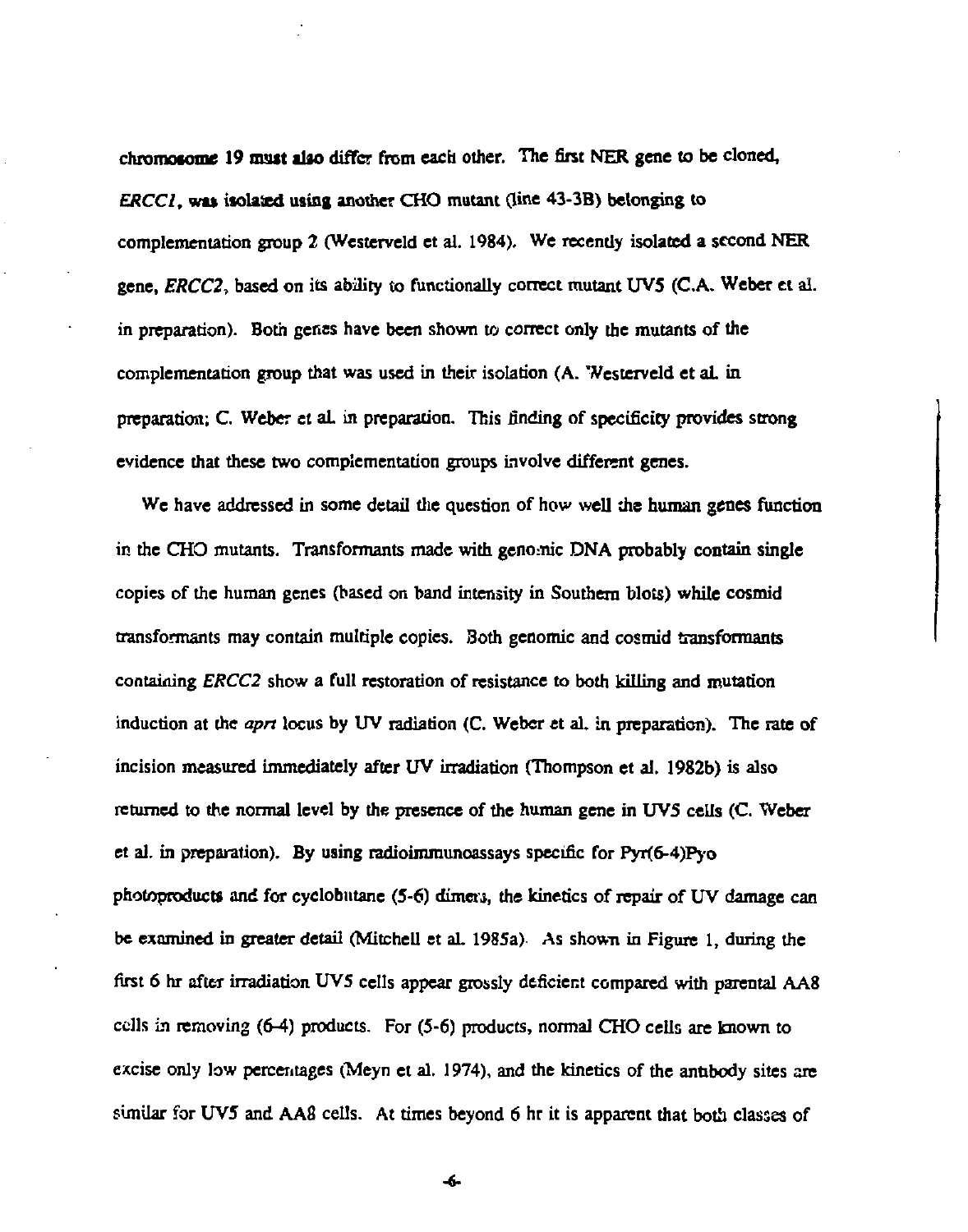lesions are somehow modified (Mitchell et al. 1987), even in UV5 cells since most sites are no longer recognized by the antibodies.

The kinetics of removal for (6-4) photoproducts in the secondary transformant of UV5 (line 5T4-1), in which UV resistance has been restored by *ERCC2,* resembles that of AA8 cells (Fig. 1). In both human and rodent cells (6-4) products appear to be repaired much more rapidly than (5-6) products (Mitchell et al. 1985b). Moreover, in CHO cells the removal of (6-4) products appears to be more closely correlated with cell survival than does the repair of (5-6) products. The mutants in complementation groups 1-5 are all deficient at early times in repairing (6-4) products (Mitchell et al. 1987).

The CHO mutant EM9 is also corrected by a gene on human chromosome 19 (Table 1). This gene was cloned in our laboratory from a tertiary transformant using CldUrd, which is highly toxic to EM9 cells, as the selecting agent (Brookman et al. 1987). The gene is designated *XRCCl (X-ray Repair Complementing* defective repair in *Chinese hamster*). Cell survival and the kinetics of strand-break repair are restored to normal levels in *XRCCl* transformants, and the baseline frequency of sister-chromatid exchange is also returned to the normal range (Brookman et al. 1987). Thus, *XRCCl,* which is the first isolated mammalian repair gene affecting cellular response to ionizing radiations, efficiently corrects the defect in EM9 cells.

# DISCUSSION

From the results presented here it is clear that using the repair mutants of CHO cells, and hopefully other rodent lines, provides a powerful way to identify and isolate human genes that are likely to be important in the repair processes of human cells. Both human

**-7-**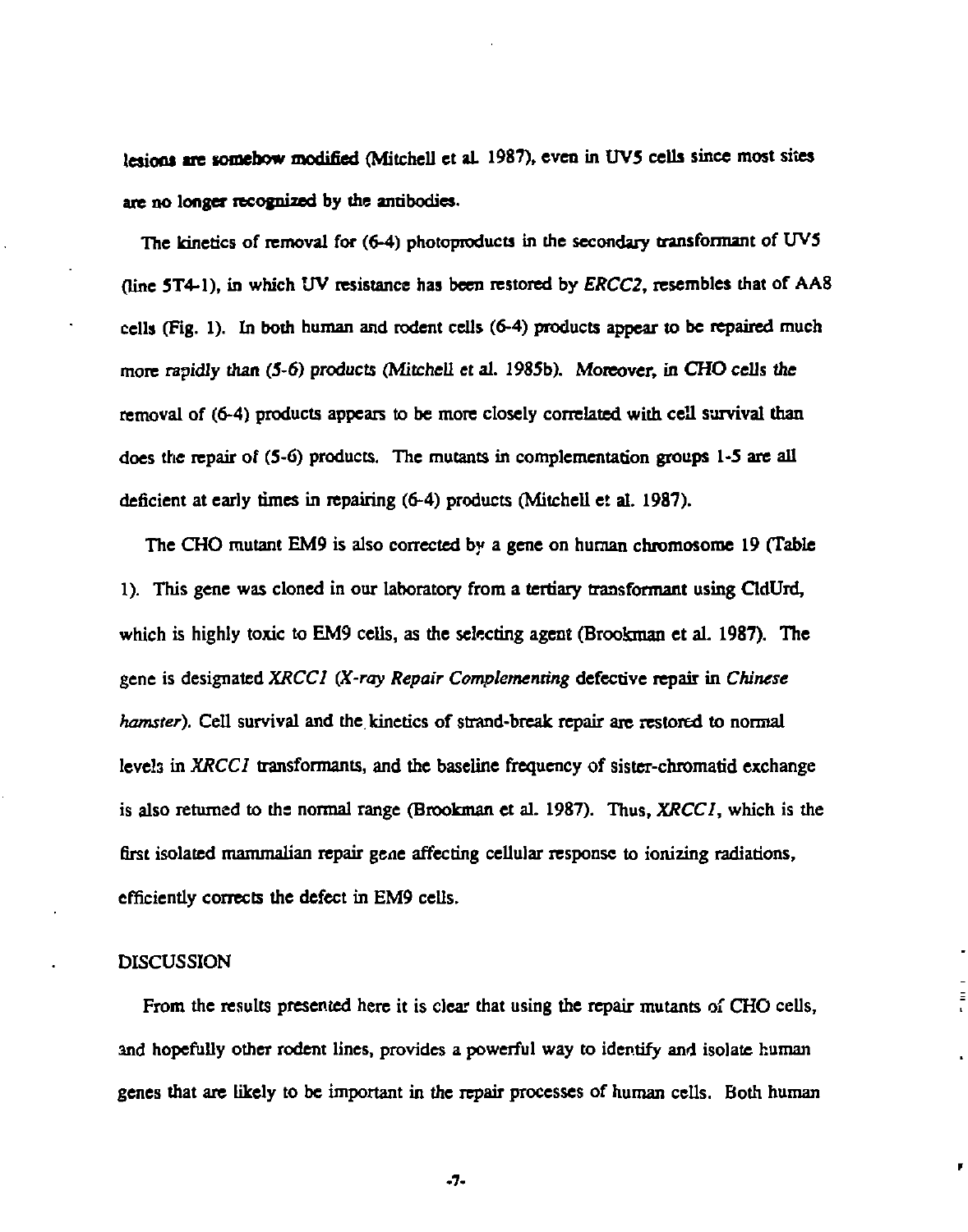genes **we hive** studied function efficiently in correcting the CHO defects. Similar results were obtained by Zdzienicka et al. (1987), who found that the *ERCCl* gene fully reversed the UV-induced hypermutability to ouabain resistance and restored cell killing to a nearnormal level (for UV radiation) or normal levels (for several bulky mutagens). Several laboratories are currently using the other mutants listed in Table 1 in attempts to clone the complementing human genes using methods similar to ours (Thompson et al. 1987) and that of Westerveld et al. (1984). Within several years, a sizeable collection of human repair genes should be in hand, and efforts to characterize some of the encoded gene products should be underway.

A leading question is whether the human genes being isolated using rodent cell mutations will be capable of correcting the mutations responsible for any of the human repair syndromes such as XP, ataxia telangiectasia, or Bloom's syndrome. So far the *ERCCl* gene does not correct any of the complementation groups of XP cells in which it has been tested (J. Hoeijmakers and A. Westerveld, personal communication). We have tested the *ERCC2* gene for correction only in the highly UV-sensitive XP-A cells (line XP12ROSV) and have seen no evidence for complementation (L. Thompson and C. Weber, unpublished results).

Further isolation and characterization of human (and rodent) repair genes should help resolve the dilemma of why rodent cells tend to have lower overall levels of UV-induced NER than human cells (Thompson et al. 1980; Yagi et al. 1984; Vijg et al. 1984). This difference has been difficult to understand since rodent and human cells tend to have very similar resistance to killing by UV radiation (Takebe et al. 1974; Yagi et al. 1984). Evidence now points to there being preferential repair of active genes in rodent cells

-8-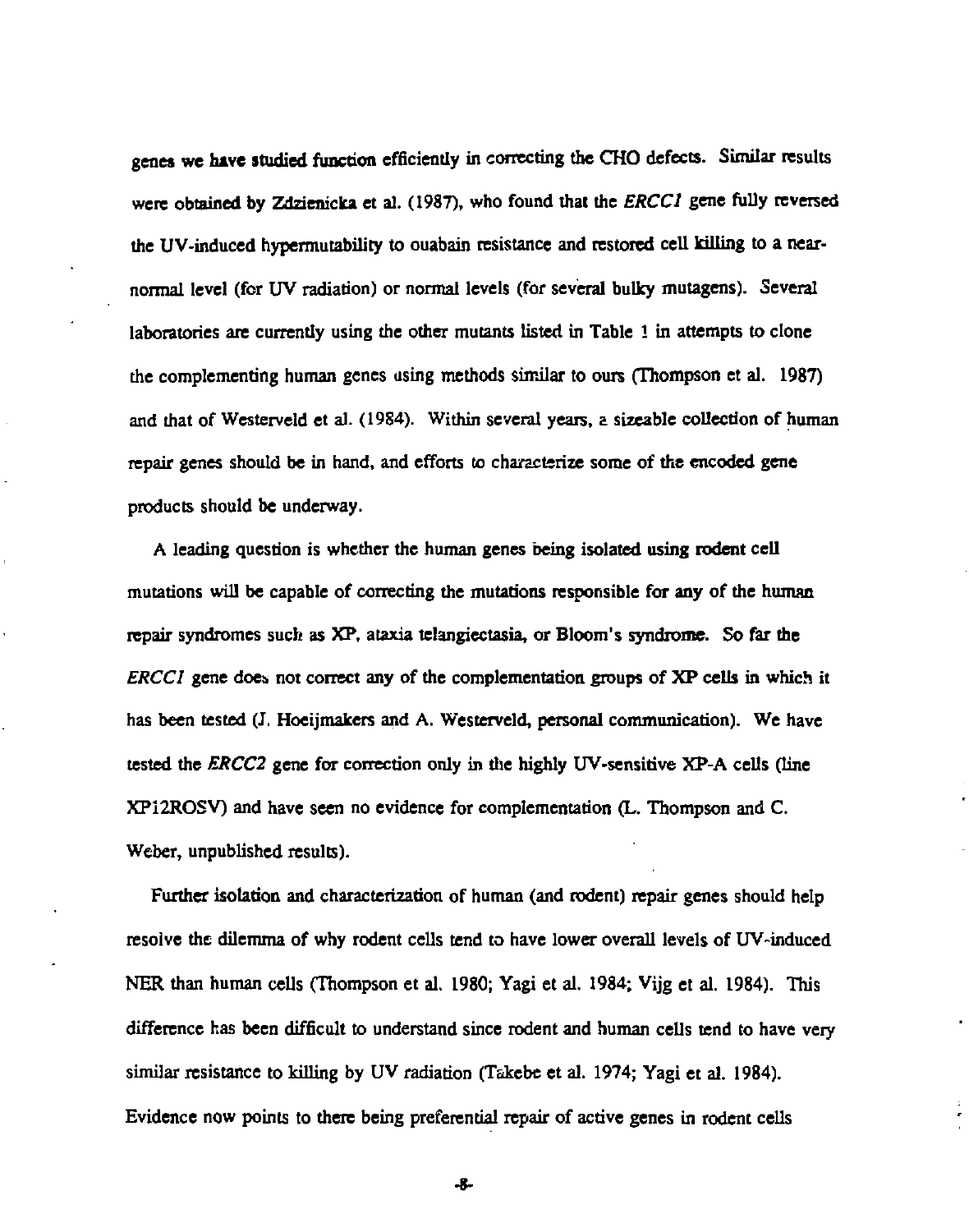(Bohr et *A.* **1985; Madhani** et al. 1986). Human cells also show this property with respect to die rate of repair (Mellon ct al. 1986). This preferential repair of essential genes appears to correlate with UV resistance (Bohr et aL 1986).

Our results also show that the *ERCC2* secondary transfomunt of UV5 has an efficiency of cyclobutane dimer removal (Fig. I) more like that of normal CHO cells than normal human cells (Mitchell et al. 1985b; Mitchell et al. 1987). This finding suggests that *ERCC2* does not control a hypothetical, rate-limiting component of repair that might be responsible for the overall difference in repair capacity between CHO and human cells.

### ACKNOWLEDGMENTS

This work was performed under the auspices of the U.S. Department of Energy by the Lawrence Livermore National Laboratory under contract W-7405-ENG-48,

### REFERENCES

Ł

Bohr, V.A., C.A. Smith, D.S. Okumoto, and P.C. Hanawalt, 1985. DNA repair in an active gene: removal of pyrimidine dimers from the DH $\mathbb{R}$   $\chi$  ene of CHO cells is much more efficient than in the genome overall. *Cell* 40:359-369.

Bohr, V.A., D.S. Okumoto, and P.C. Hanawalt, 1986. Survival of UV-irradiated mammalian cells correlates with efficient DNA repair in an essential gene. *Proc. Nad. Acad. Sci. U.SA.* 83:3830-3833.

Brookman, K.W., L.H. Thompson. C.C. Collins, S.A. Stewart, J.L. Minker, and A.V. Carrano. 1987. Cloning of a human gene that restores norma! SCE and strand-break

-9-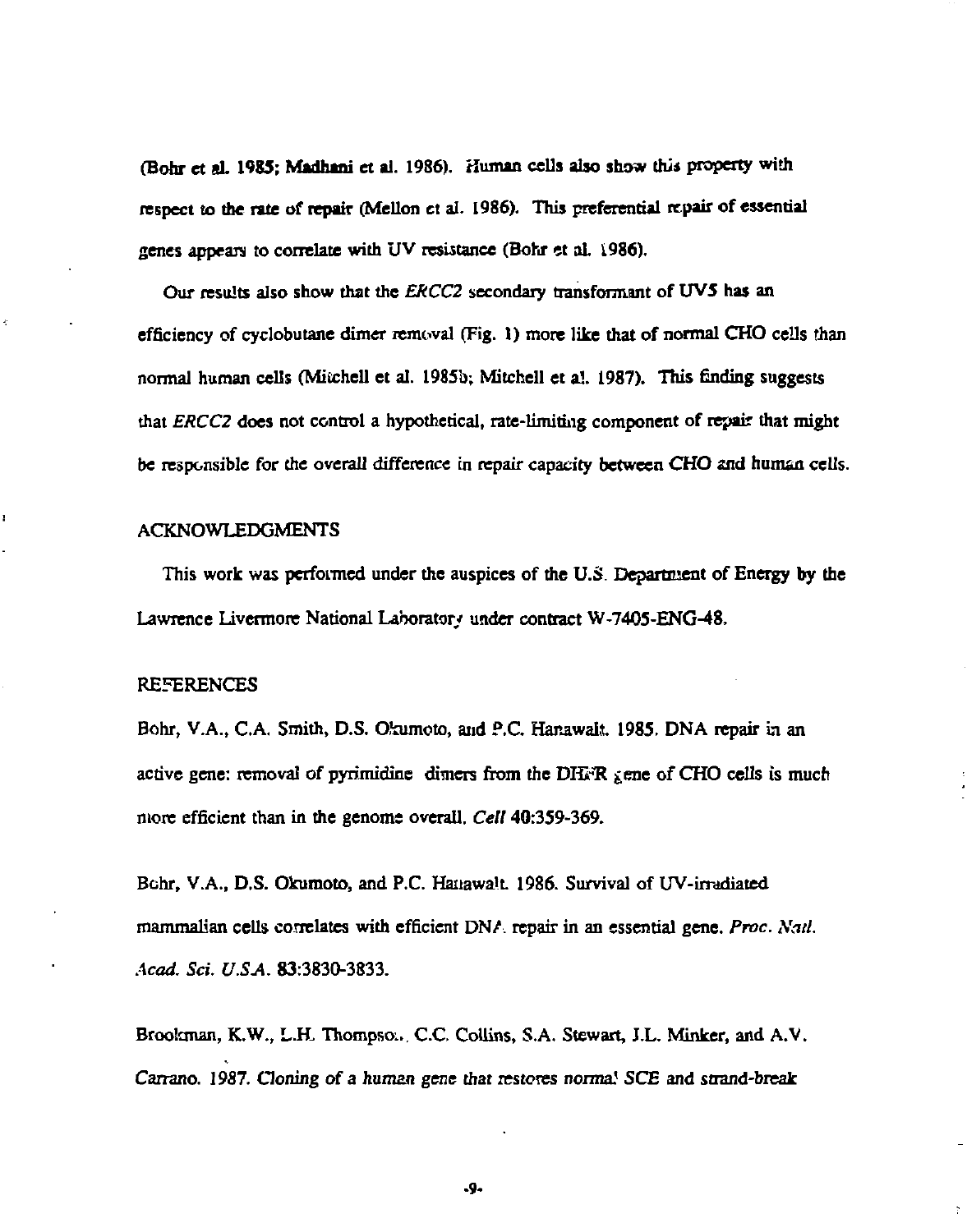**repair to CHO mutant line EM9.** *Environ. Mutagen., Supp. 8,* **9:20.** 

**Busch, D.B. 1980. Large scale isolation of DNA repair mutants of Chinese hamster oviry cells. Ph.D. Dissertation, University of California, Berkeley.** 

**Busch, D.B., J.£. Cleaver, and D.A. Glaser. 1980. Large scale isolation of UV-sensstive clone of CHO cells.** *Somat. Cell Genet.* **6:407-418.** 

Cleaver, J.E. 1983. Xeroderina pigmentosun). In *The metabolic basis of inherited disease*, **5th edition (ed. IB. Stanbury et al.), pp. 1227-1248, McGraw-Hill, New York.** 

**Collins, A. and R.T. Johnson. 1987. DNA repair inutants in higher eukaryotes. In**  *Molecular Biology of DNA Repair* **(ed. A. Collins et al.), /.** *Cell Sci., Supp. 6,* **61-82.** 

**Fischer, E., W. Keijzer, H.W. Thielmann, O. Popanda, E. Bohnert, L. Edler, E.G. Jung, and D. Bootsma. 198S. A ninth complementation group in xerodenna pigmentosum.**  *Mutat. Res.* **145:217-225.** 

Friedberg, E.C., U.K. Ehmann, and J.J. Williams. 19/9. Human diseases associated with **defective DNA repair.** *Adv. Radiat. Biol.* **8:85-174.** 

**Friedberg, E.C. 1987. The molecular biology of nucleotide excision repair of DNA: recent progress. In** *Molecular Biology of DNA Repair* **(ed. A. Collins et al.), /.** *Cell Sci., Supp.*  **6:1-23.** 

**Hoeijmakers, J.H.J., H. Odijk, and A. Westervsid. 1987. Differences in the amount of transfected, integrated DNA between various rodent and human cell lines.** *Exp. Cell Res***,** 

**-10-**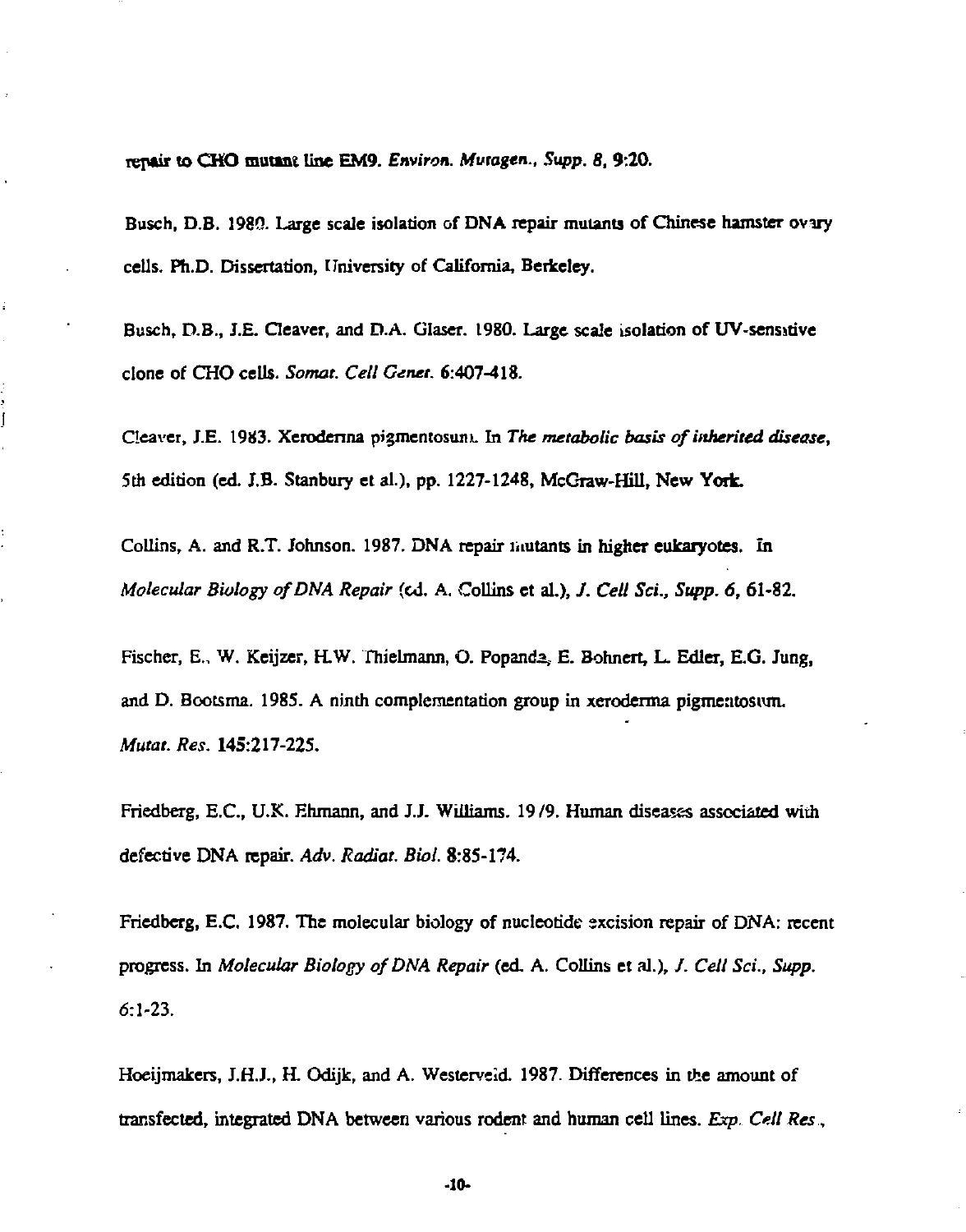Hoy, C.A., L.H. Thompson, C.L. Mooney, and E.P. Salazar. 1985. Defective DNA crosslink removal in Chinese hamster cell mutants hypersensitive to bifunctional alkylating agents. *Cancer Res.* 45:1737-1743.

Ishida, R. and M. Buchwald. 1982. Susceptibility of Fanconi's anemia lymphoblasts to DNA-cross-linldng and alkylating agents. *Cancer Res.* 42:4000-4006.

Kraemer, K.H., M.M. Lee, and J. Scotto. 1984. DNA repair protects against cutaneous and internal neoplasia: evidence from xeroderma pigmentosum. *Carcinogenesis* 5:511- 514.

Lehmann, A.R. 1985. Use of recombinant DNA techniques in cloning DNA repair genes and in the study of mutagenesis in mammalian cells. *Mutat. Res.* 150:61-67.

Madhani, H.D., V.A. Bohr, and P.C. HanawalL 1986. Differential DNA repair in transcriptionally active and inactive proto-oncogenes: *c-abt* and *c-mos. Cell* 45:417-423.

Maher, V.M., D.J. Dorney, A.L. Mendrala, B. Konze-Thomas, and J.J. McCormick. 1979. DNA excision-repair processes in human cells can eliminate the cytotoxic and mutagenic consequences of ultraviolet irradiation. *Mutat. Res.* 62:311-323.

Maher, V.M. and JJ. McCormick. 1984. Role of DNA lesions and excision repair in carcinogen-induced mutagenesis and transformation in human cells. In *Biochemical basis ofcliemicat carcinogenesis* (ed. H. Geim et al.), pp. 143-159. Raven Press, New York.

-II-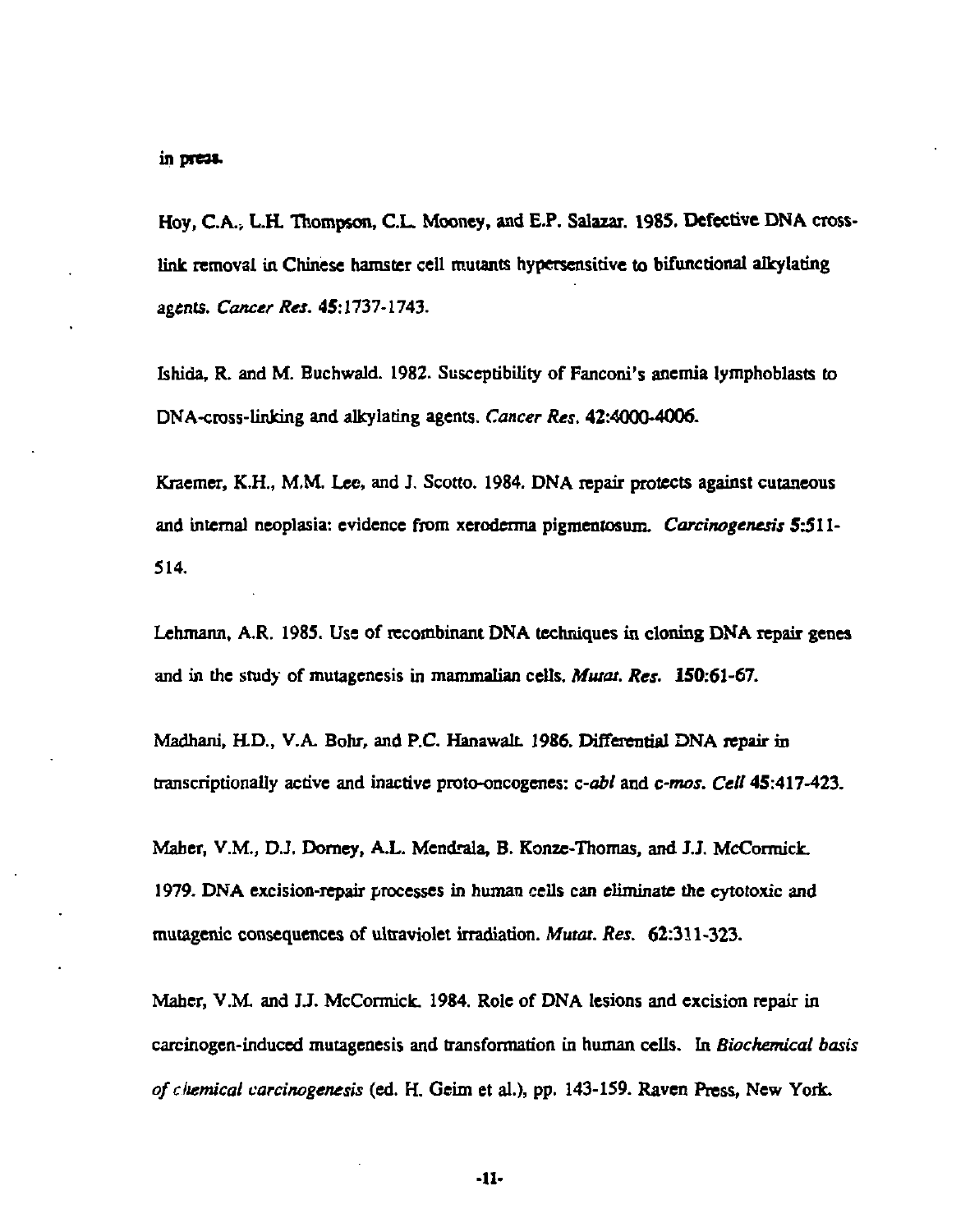Mellon, L, V.A. Bohr, CA. Smith, and P.C. HanawalL 1986. Preferential DNA repair of an active **gene in human** celli. *Proc. Natl. Acad. Sci. USA.* 83:8878-8882.

Meyn, R.E., D.L. Vizard, R.R. Hewitt, and R.M. Humphrey. 1974. The fate of pyiimidine dimers in the DNA of ultraviolet-irradiated Chinese hamster cells. *Photchem. Photobiol.*  20:221-226.

Mitchell, D.L., C.A. Haipek, and J.M. Clarkson. 1985a. Further characterization of a polyclonal antiserum for DNA photoproducts: the use of different labelled antigens to control its specificity. *Musat. Res.* 146:129-133.

Mitchell, D.L., C.A. Haipek, and J.M. Clarkson. 1985b. (6-4)Photoproducts are removed from the DNA of UV-irradiated mammalian cells more efficiently than cyclobutane pyrmidine dimers. *Mutat. Res.* 143:109-112.

Mitchell, D.L., R.M. Humphrey, CM. Adair, L.H. Thompson, and J.M. Clarkson. 1987. The importance of (6-4) photoproducts and cyclobutane dimers for split-dose recovery in UV-irradiated normal and hypersensitive rodent cells. *Mutat. Res.* in press.

Schultz, R.A., D.P. Barbis, E.C. Friedberg. 1985. Studies on gene transfer and on reversion to UV resistance in xeroderma pigmentosum cells. *Somat. Cell Mol. Genet.* 11: 617-624.

Siciliano, M.J., A.V. Carrano, and L.H. Thompson. 1986. Assignment of a human DNArepair gene associated with sister-chromatid exchange to chromosome 19. *Mutat. Res.*  174:303-308.

-It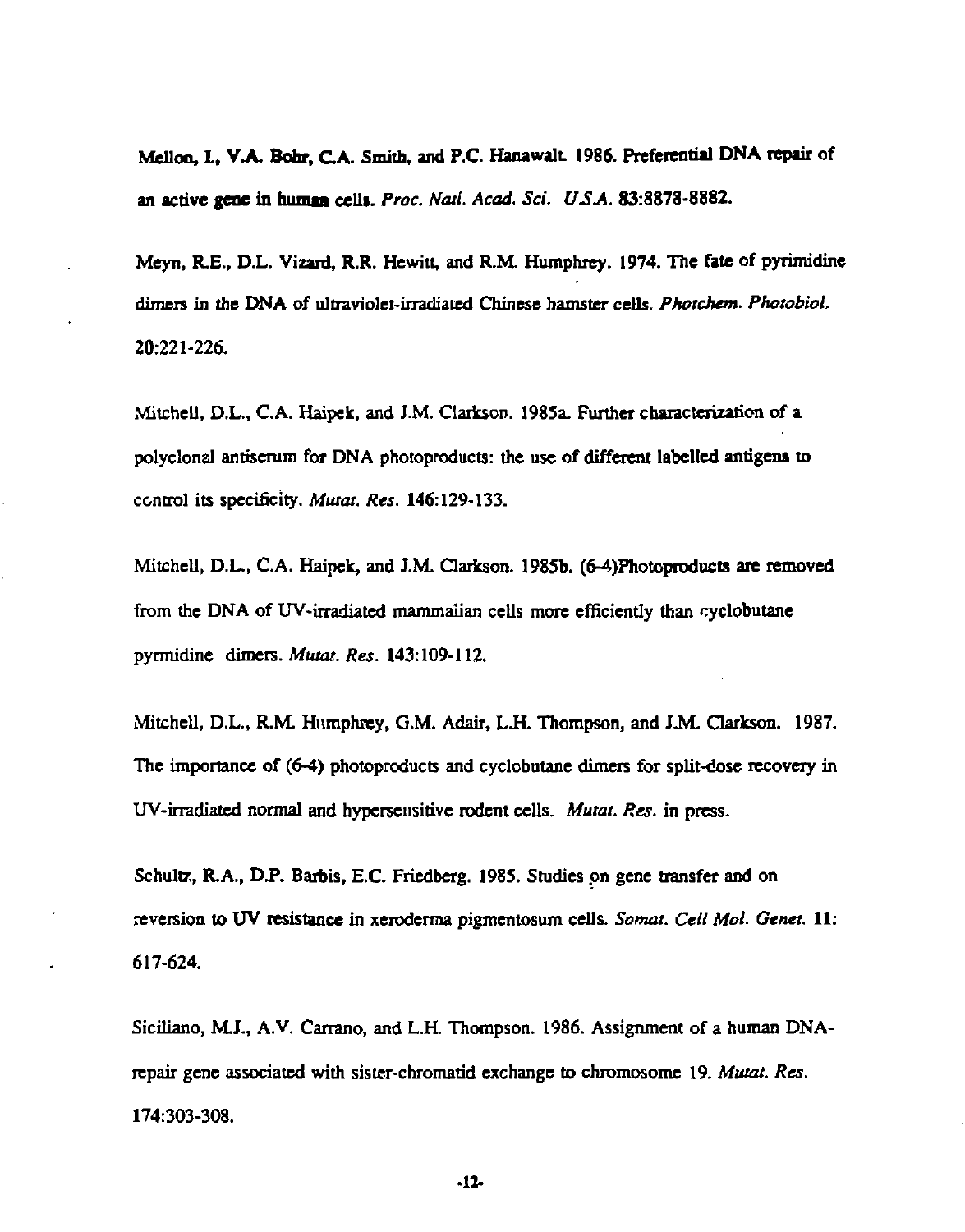**Takebe, H , S. Nii, M.L Ishii, and H. Utsumi. 1974. Comparative studies of host-cell reactivation, colony forming ability and excision repair after UV irradiation of xeroderma pigmentosum, normal human and some other irajiunalian cells.** *Mutat. Res.* **25:383-390.** 

**Thompson, L.H., J.S. Rubin, J.E. Cleaver, G.F. Whitmore, and K. Brookman. 1980. A screening method for isolating DNA repair-deficient mutants of CHO cells.** *Somat. Cell Genet.* **6:391-405.** 

**Thompson, L.H., D.B. Busch, K. Brookman, C.L. Mooney, and D.A. Glasei. 1981.**  Genetic diversity of UV-sensitive DNA repair mutants of Chinese hamster ovary cells. *Proc. Natl. Acad. Sci. USA.* **78:3734-3737.** 

Thompson, L.H., K.W. Brookman, L.E. Dillehay, A.V. Carrano, J.A. Marrimas, C.L. **Mooney, and Jl . Minkler. 1982a. A CHO-cell strain having hypersensitivity to mutagens, a defect in DNA strand-break repair, and an extraordinary baseline frequency of sister chromatid exchange.** *Mutat. Res.* **95:427-440.** 

**Thompson, L.H., K.W. Brookman, L.E. Dillehay, C.J- Mooney, and A.V. Carrano. 1982b. Hypersensitivity to mutation and sister-chromatid-exchange induction in CHO cell mutants defective in incising DNA containing UV lesions.** *Somat. Cell Genet.* **6:759-773.** 

**Thompson, L.H. and A.V. Carrano. 1983. Analysis of manmialian cell mutagenesis and DNA repair using in vitro selected CHO cell mutants. In** *Cellular responses to DNA damage, UCLA symposia on molecular and cellular biology, new series, Vol. 11* **(ed. E.C. Friedberg and B.A. Bridges), pp. 125-143. Alan R. Iiss, New York.** 

**-13-**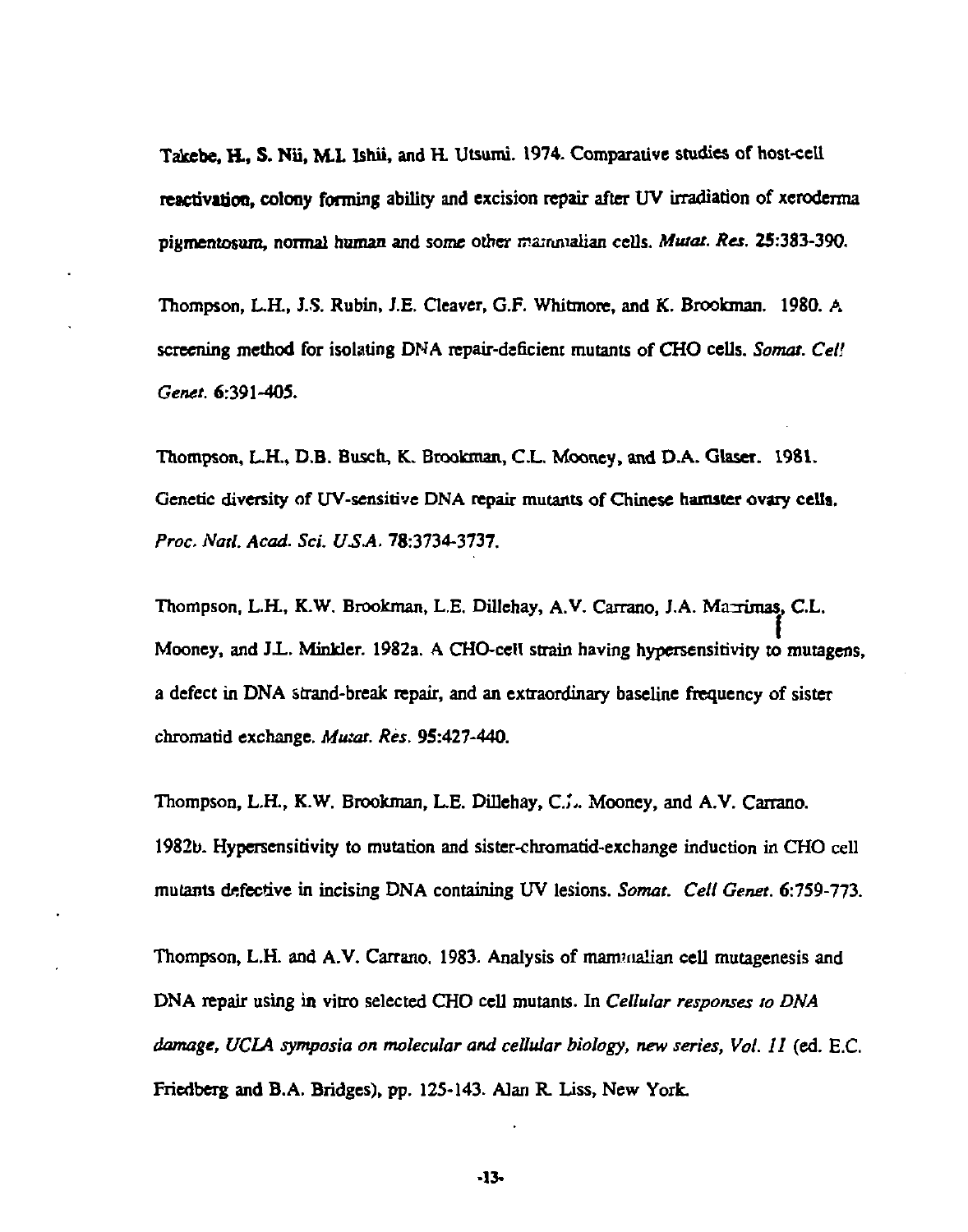**Thompson, LR . Ci . Mooney, K. Burkhort-Schultz, A.V. Camno, and M.J. Siciliano. 1985. Correction of a nucleotide-excision-repair mutation by human chromosome 19 in hamster-human hybrid cells.** *Somat. Cell Mol. Genet.* **11:87-92.** 

**Thompson, L.H., E.P. Salazar, K.W. Brookman, C.C. Collins, S.A. Stewart, D.B. Busch, and C.A. Weber. 1987. Recent progress with the DNA repair mutants of Chinese hamster ovary cells. /.** *Cell Sci., Suppl.* **6:97-110.** 

**Thompson, L.H.. 1987. Using CHO cell mutants to study human repair genes. In DM4**  *repair, Vol. 3* **(ed. E. Friedberg and P. Hanawalt), Marcel Dekker, New York, in press.** 

Van Duin, M., J. de Wit, H. Odijk, A. Westerveld, A. Yasui, M.H.M. Koken, J.H.J. **Hoeijmakers, and D. Bootsma. 1986. Molecular characterization of the human excision repair gene** *ERCC-1:* **cDNA cloning and amino acid homology with the yeast DNA repair gene** *RADIO. Cell* **44:913-923.** 

ŧ.

**Vijg, J., E. Mullaart, G.P. van der Schans, P.H.M. Lohman, and D.L. Knock. 1984. Kinetics of ultraviolet induced DNA excision repair in rat and human fibroblasts.** *Murat. Res.* **132:129-138.** 

**Westerveld, A.,** *S.H.J.* **Hoeijmakers, M. van Duin, J. de Wit, H. Odijk, A. Pastink, R.D. Wood, and D. Bootsma. 1984. Molecular cloning of a human DNA repair gene.** *Nature*  **310:425-429.** 

**Yagi, T., O. Nikaido, and H. Takebe. 1984. Excision repair of mouse and human fibroblast cells, and a factor affecting the amount of UV-induced unscheduled DNA** 

**-14-**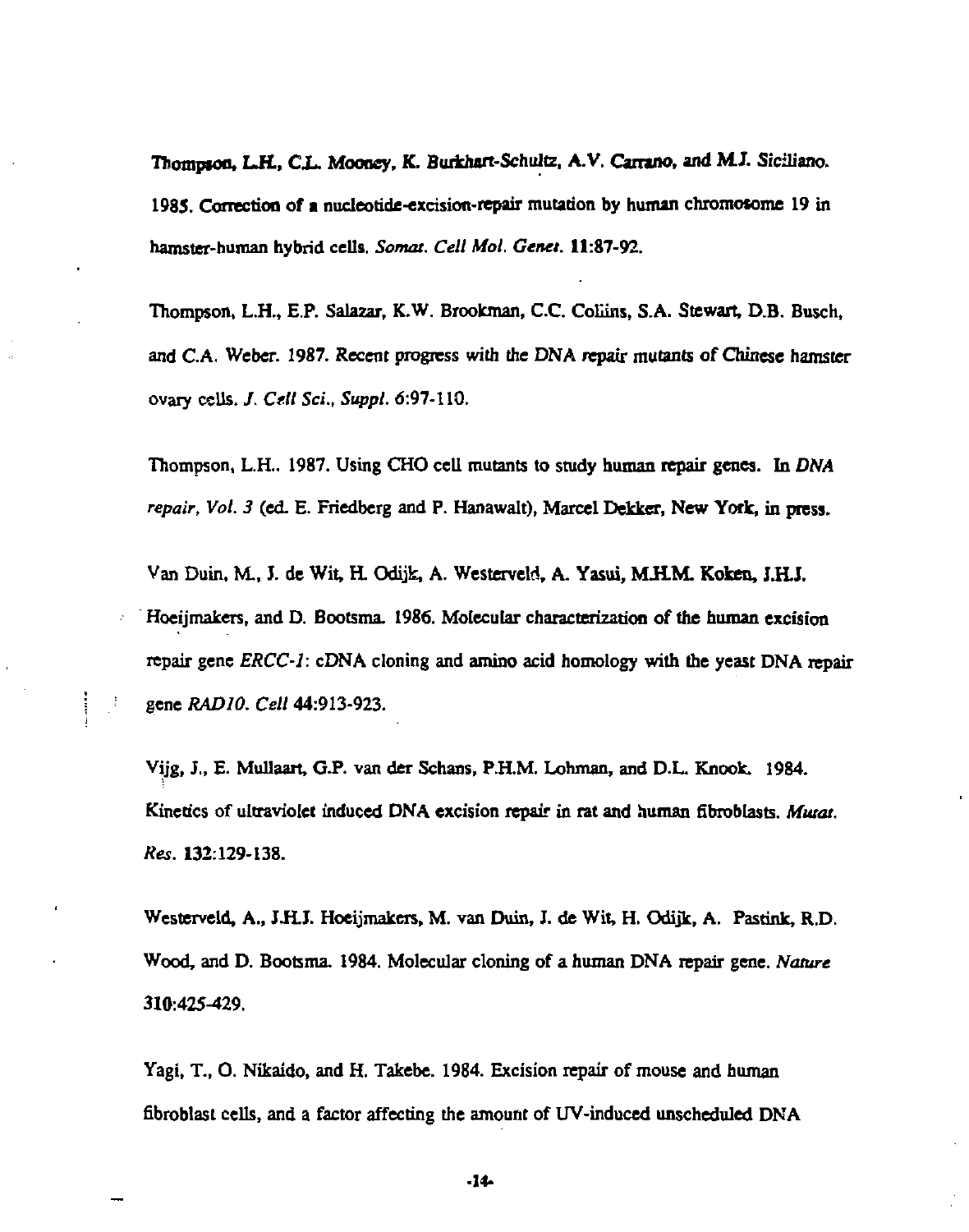synthesis. Musat. Res. 132:101-112.

Zdzienicka, M.Z., L. Roza, A. Westerveld, D. Bootsma, and J.W.I.M. Simons. 1987. Biological and biochemical consequences of the human ERCC-1 repair gene after transfection into a repair-deficient CHO cell line. Mutat. Res. 183:69-74.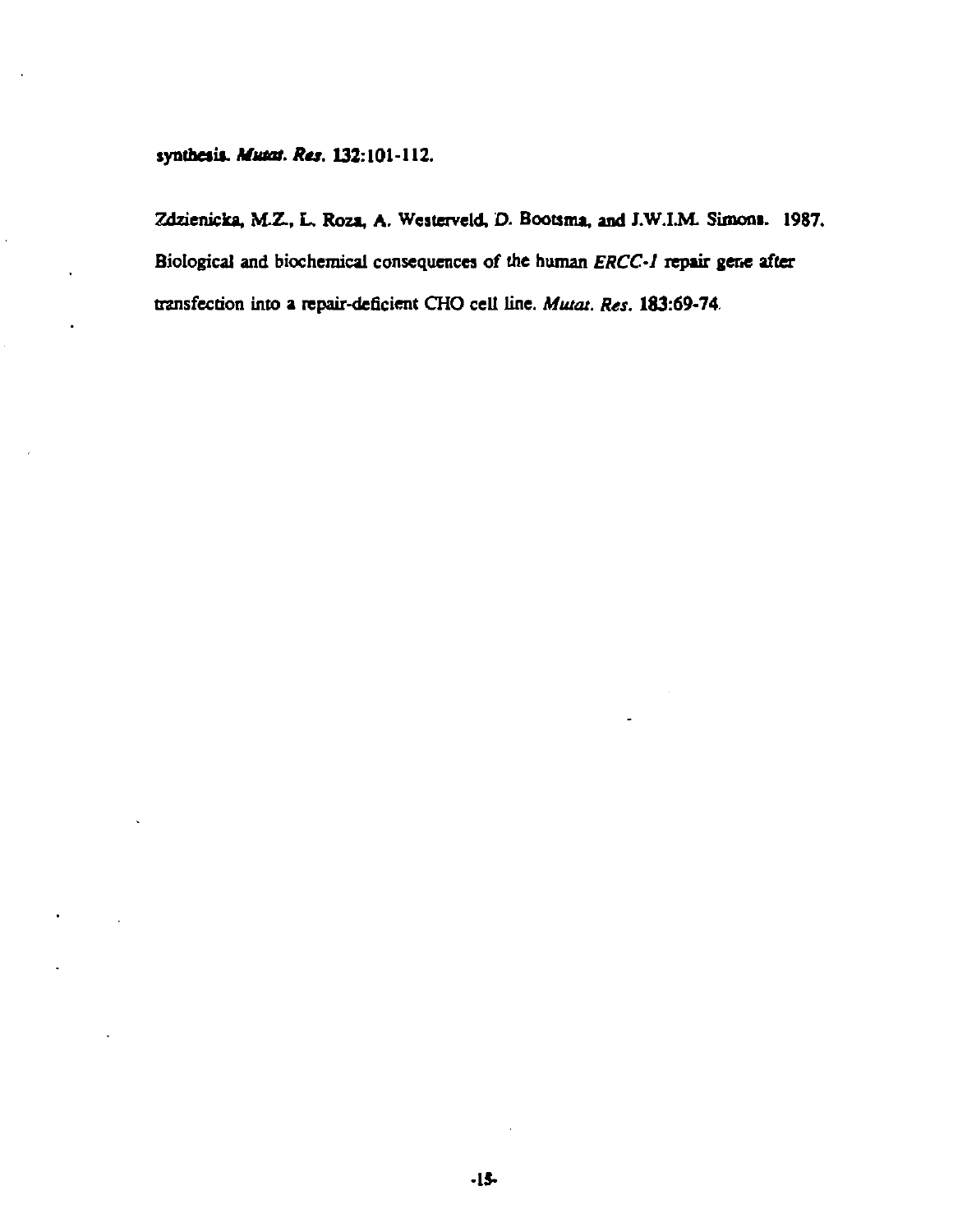# **FIGURE LEGENDS**

**Fig. 1: Kinetics of repair of UV-induced (6-4) photoproducts and cyclobutane dimers ((5-6) photoproducts). Photoproducts were measured using radioimmunoassays specific for each class of dimer (Mitchell et al. 1985a). Closed symbols represent (5-6) products**  and open symbols (6-4) products. Wild-type CHO line AA8 (**B** $\Box$ ); UV5 cells  $(\diamond, \diamond)$ ; *ERCC2* secondary transformant 5T4-1 ( $\bullet$ , $\circ$ , $\bullet$ , $\circ$ ). Lines were fit to the data for 5T4-1. **Data for UV5 and AA8 cells were taken from Mitchell et al. (1987).**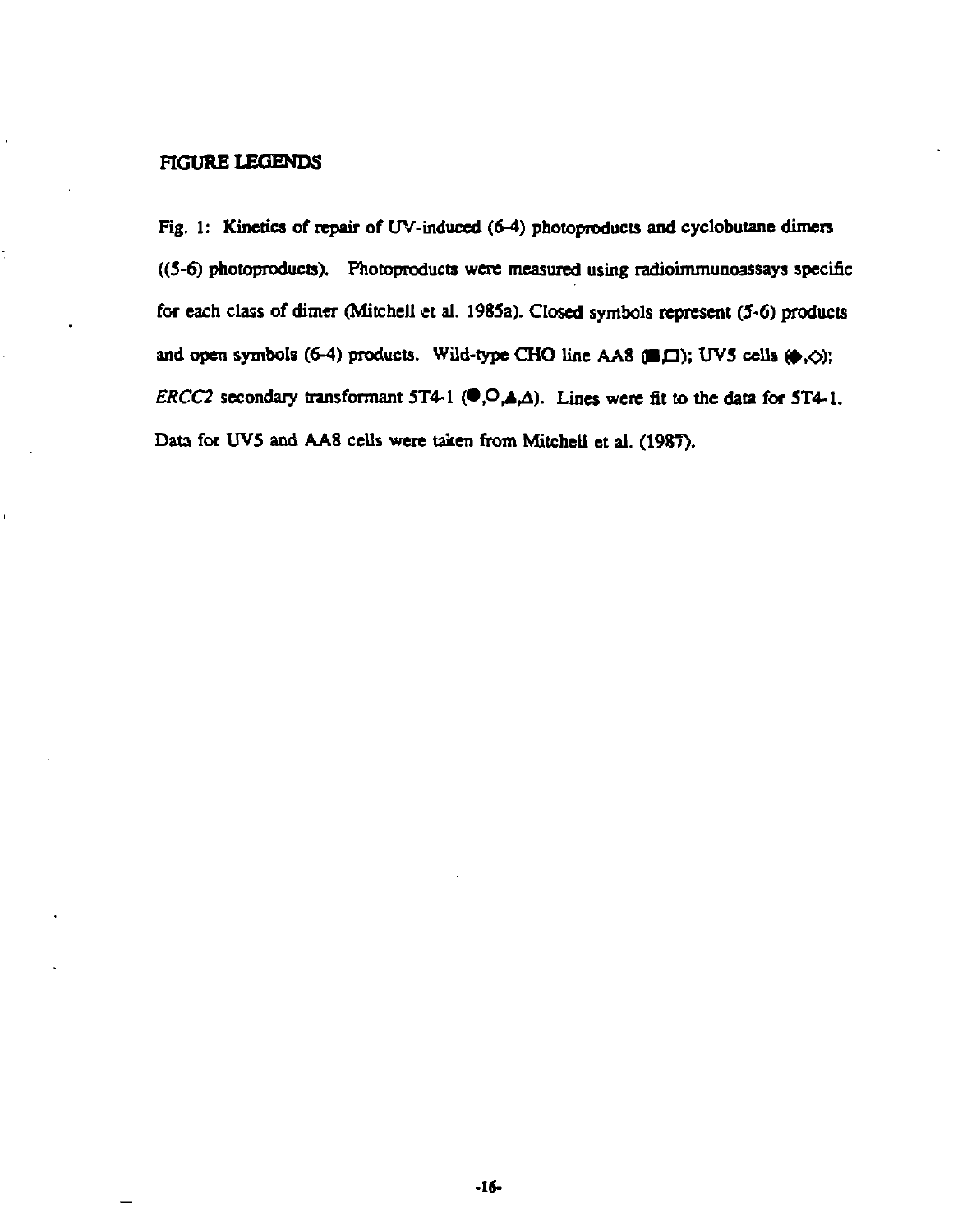**Table** 1.

| Status of Mapping and Cloning Human DNA Repair Genes |              |                                                                                     |                     |     |
|------------------------------------------------------|--------------|-------------------------------------------------------------------------------------|---------------------|-----|
|                                                      |              | Mutant <sup>4</sup> UV Group <sup>b</sup> Chromosome <sup>c</sup> Gene name Cloned? |                     |     |
| EM9                                                  |              | 19                                                                                  | XRCCI yes           |     |
| UV5                                                  | 1            | 19                                                                                  | <i>ERCC2</i>        | yes |
| <b>UV20</b>                                          | $\mathbf{2}$ | 19                                                                                  | ERCCI               | yes |
| UV24                                                 | 3            | 2                                                                                   | <b>ERCC3</b>        | no  |
| UV41                                                 | 4            | 16                                                                                  | <i><b>ERCC4</b></i> | no  |
| <b>IIV135</b>                                        | 5            | 13                                                                                  | <b>ERCCS</b>        | no  |
| UV61                                                 | 6            | ND <sup>4</sup>                                                                     |                     | no  |
|                                                      |              |                                                                                     |                     |     |

•Mutants were isolated as described (Thompson et al. 1980; Busch et al. 1980; Busch 1980; Thompson et al. 1982).

<sup>b</sup>Complementation group assignments were reported as follows: (UV5, UV20, UV24, and UV41) Thompson et al. 1981; (UV135) Thompson and Carrano 1983; (UV61) Thompson et al. 1987.

thromosomal assignments were made as follows: (EM9) Sililiano et al. 1986; (UV5 and UV41) MJ. Siciliano and L.H. Thompson, in preparation; (UV20) Thompson st al. 1985; (UV24 and UV135) L.K. Thompson et al. in preparation.

<sup>d</sup>Not determined

J.